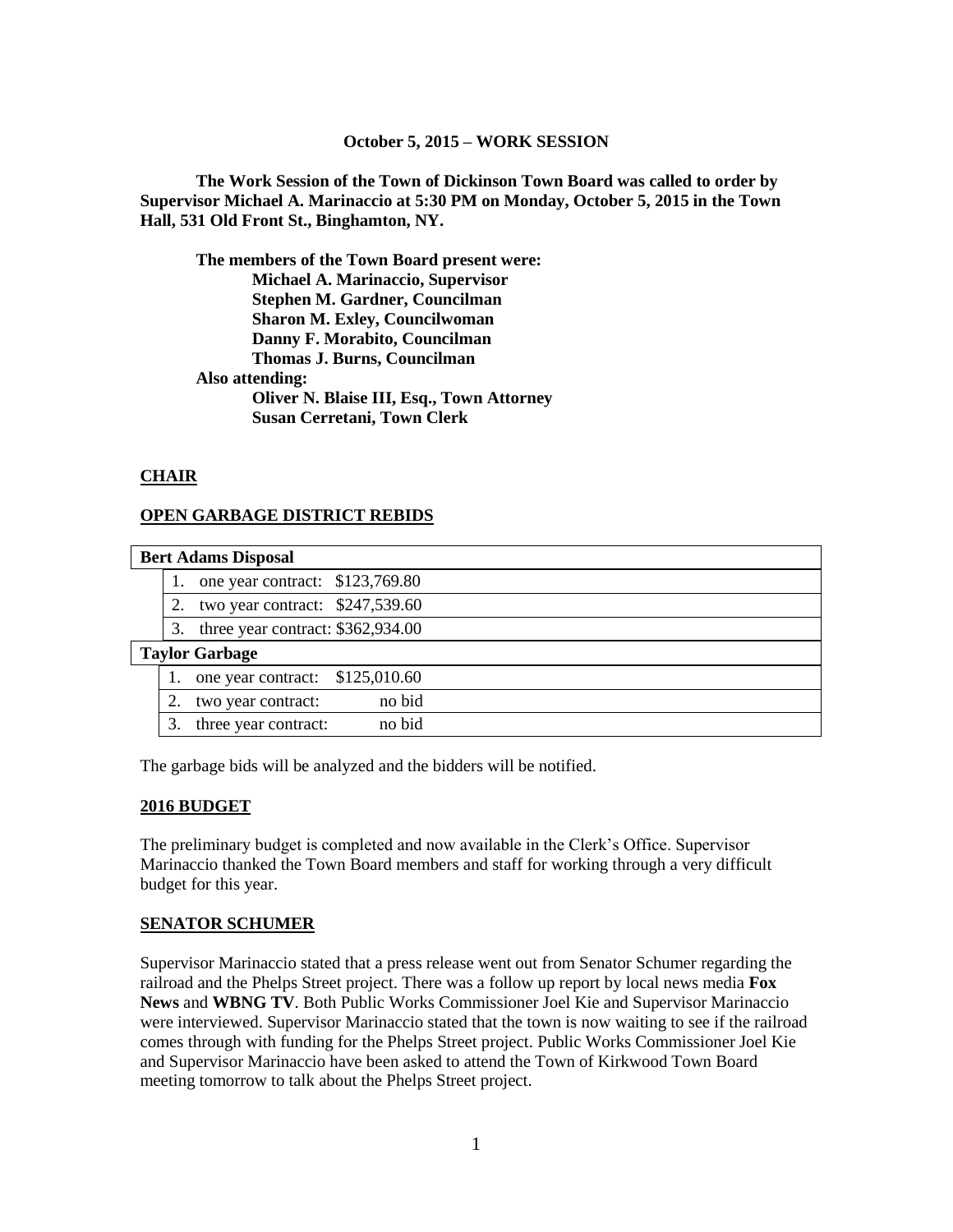# **NO PARKING ON LOWER ROSEDALE DRIVE**

Supervisor Marinaccio stated that we need to send out letters to notify the residents on Lower Rosedale Drive where the "no parking" restriction is proposed. Mr. Marinaccio stated that the Board needs to set a Public Hearing at the next meeting. Attorney Blaise will prepare the Local Law revision to the section of the code that covers the parking restrictions.

### **LETTER SENT OUT TO TOWN OF KIRKWOOD**

Mr. Marinaccio sent out a letter to the Town of Kirkwood asking for financial assistance with the Phelps Street project.

# **NYSAC**

Supervisor Marinaccio has been selected to represent upstate NY at a press conference in Albany on October 8, sponsored by **NYSAC** to discuss local municipalities shared services and efficiencies.

# **HOTEL OCCUPANCY TAX**

Supervisor Marinaccio thanked Attorney Blaise for sending a letter to Assemblyman Clifford Crouch regarding the hotel occupancy tax. Assemblyman Crouch replied that he submitted the request for Hotel Occupancy Tax legislation for the Town of Dickinson to bill drafting for 2016.

# **ATTORNEY**

# **GARBAGE DISTRICT REBID**

Attorney Blaise stated that the only difference from the initial Garbage bid and the Garbage rebid is that Bert Adams submitted a one year bid. The two and three year bids remained the same as the previous bid submission. **Taylor Garbage** submitted a one year bid this time. It was noted that the one year prices from both bidders were half the amount of the previous 2 year bid that was submitted in August.

A discussion was held recapping the history of the Garbage bids from previous years.

- The previous contract was approximately \$188,000 and was originally awarded to Waste Management and eventually bought out by **Bert Adams Disposal**.
- The last time **Taylor Garbage** had the contract, the bid was approximately \$208,000.
- The first time **Waste Management** had the contract it was approximately \$199,000

Administrative Assistant Beverly Wike stated that the low bid amount of \$123, 000 would amount to approximately \$244 per year per household. Councilman Morabito commented that it is in the ball park and currently most households outside of the district pay approximately \$52- \$60.

Attorney Blaise stated that dissolving or changing the district would be difficult or impossible at this point in the year. Dissolution can be done next year. This will give the town time to educate the residents, get feedback and give the residents time to line up their services. After a period of discussion, it was agreed to accept the one year bid.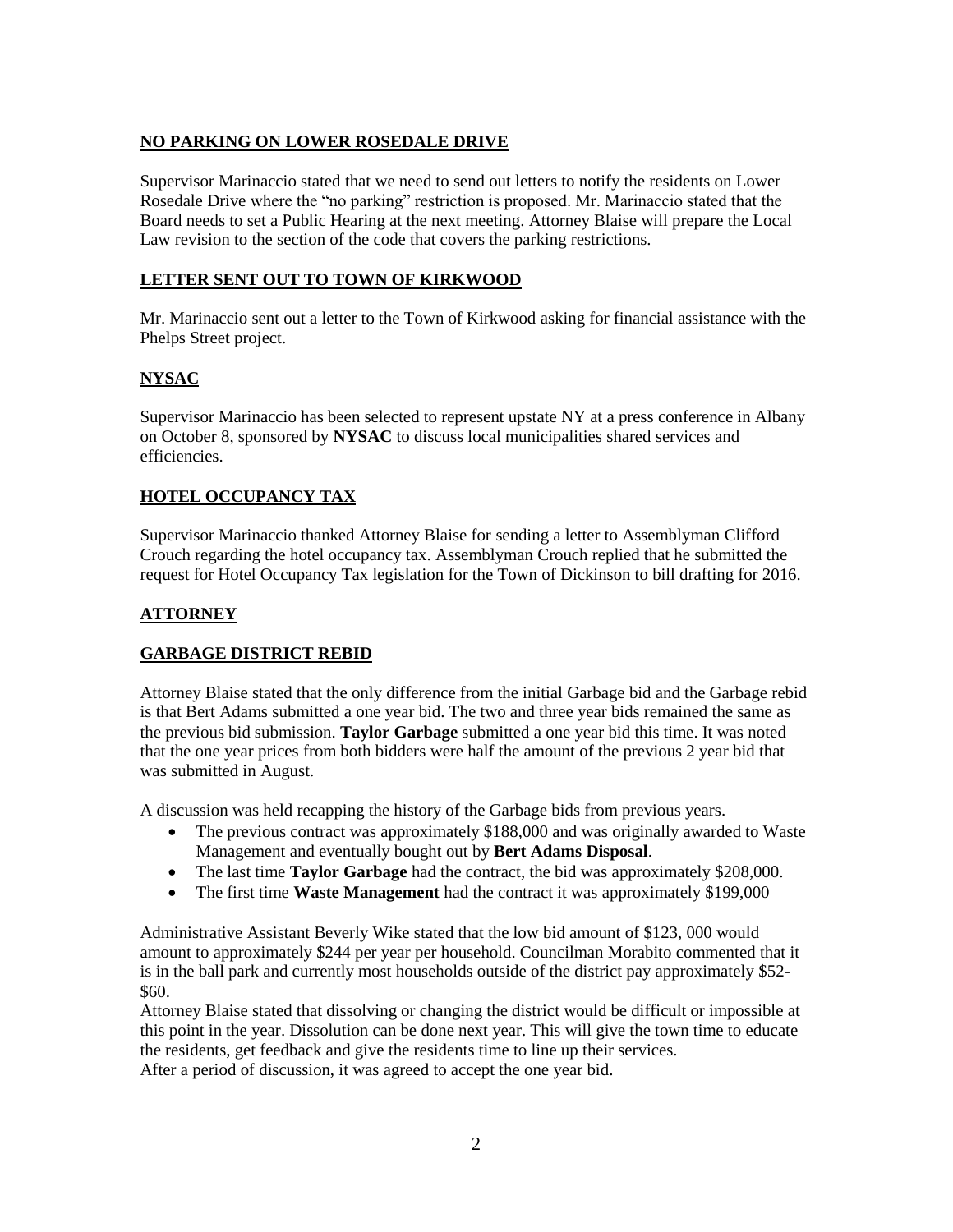#### **PHELPS STREET EXTENSION**

Attorney Blaise stated that a special meeting was held to move forward on the Phelps Street project. A closing meeting is lined up for October 13, at 10:30 with **NBT** Bank. Attorney Blaise stated that he was alerted by Public Works Commissioner Kie that the surveyor marked several areas that need to be cleared and graded beyond the area of the Town's easement. T he reason is to make sure it is graded away from the road in order to prevent erosion and provide appropriate drainage. There are certain spots that need to go further than where the town owns or has the right away. Four property owners were affected. Three of the four property owners were notified and were agreeable to the process of clearing and grading. The other property owner, Mrs. Burke was notified through her attorney. Mrs. Burke's attorney relayed back to town attorney Blaise that Mrs. Burke is amenable, but she doesn't want to incur any costs. Mr. Blaise stated that there is a lot of work to do before access to the other areas is needed. In the meantime, Public Works Commissioner Joel Kie has been encouraged to mark and clear everything within the right of way in order to get the process started. Supervisor Marinaccio complemented everyone on doing an excellent job. Public Works Commissioner Joel Kie stated that the surveying started today. Attorney Blaise stated that he must follow up with Public Works Commissioner Joel Kie to make sure the temporary easements are in place. Mr. Blaise said he made it clear to the property owners that we are not owning the property and the town just needs to get to the property to prep it.

### **DPW AGREEMENT WITH THE VILLAGE**

Attorney Blaise provided a draft document of the DPW agreement between the Town of Dickinson and the Village of Port Dickinson. He stated that the Village is a couple of steps behind the town in terms of the board's involvement. Attorney Blaise encouraged the Board members to review the revisions. Attorney Blaise stated that the next step would be to flesh out reporting requirements and for the two full boards to get together and go through the agreement. A discussion was held to figure out the best way to proceed in order to review the agreement with the Village; whether to invite the Village board to the Town's November meeting, hold a special joint meeting, approve the agreement separately or attend the Village's October meeting. The consensus was to have Public Works Commissioner Kie and Supervisor Marinaccio attend the Village's next board meeting on Tuesday, October 13<sup>th</sup> and then have the Village Board attend the Town's regular meeting on October 19 or November 9th to vote on the agreement. Attorney Blaise will set it up with his partner Jeff Jacogs at Coughlin and Gerhart who has been handling things on the Village end.

### **HOTEL OCCUPANCY TAX**

Attorney Blaise remarked that he was very pleased and impressed that Assemblyman Crouch responded so quickly to the Town's request to initiate the process for the Hotel Occupancy Tax legislation.

### **PROPOSED GARAGE SALE LEGISLATION**

Attorney Blaise stated that we will schedule a resolution at the November meeting to schedule a Public Hearing for the proposed garage sale legislation. Councilman Gardner then opened a discussion by questioning whether the community garage sales hosted by the **Sunrise Terrace Association** and **Chenango Shores/Nimmonsburg Association**, would be required to obtain a permit. Attorney Blaise stated that under the draft, organizations are not exempt from obtaining a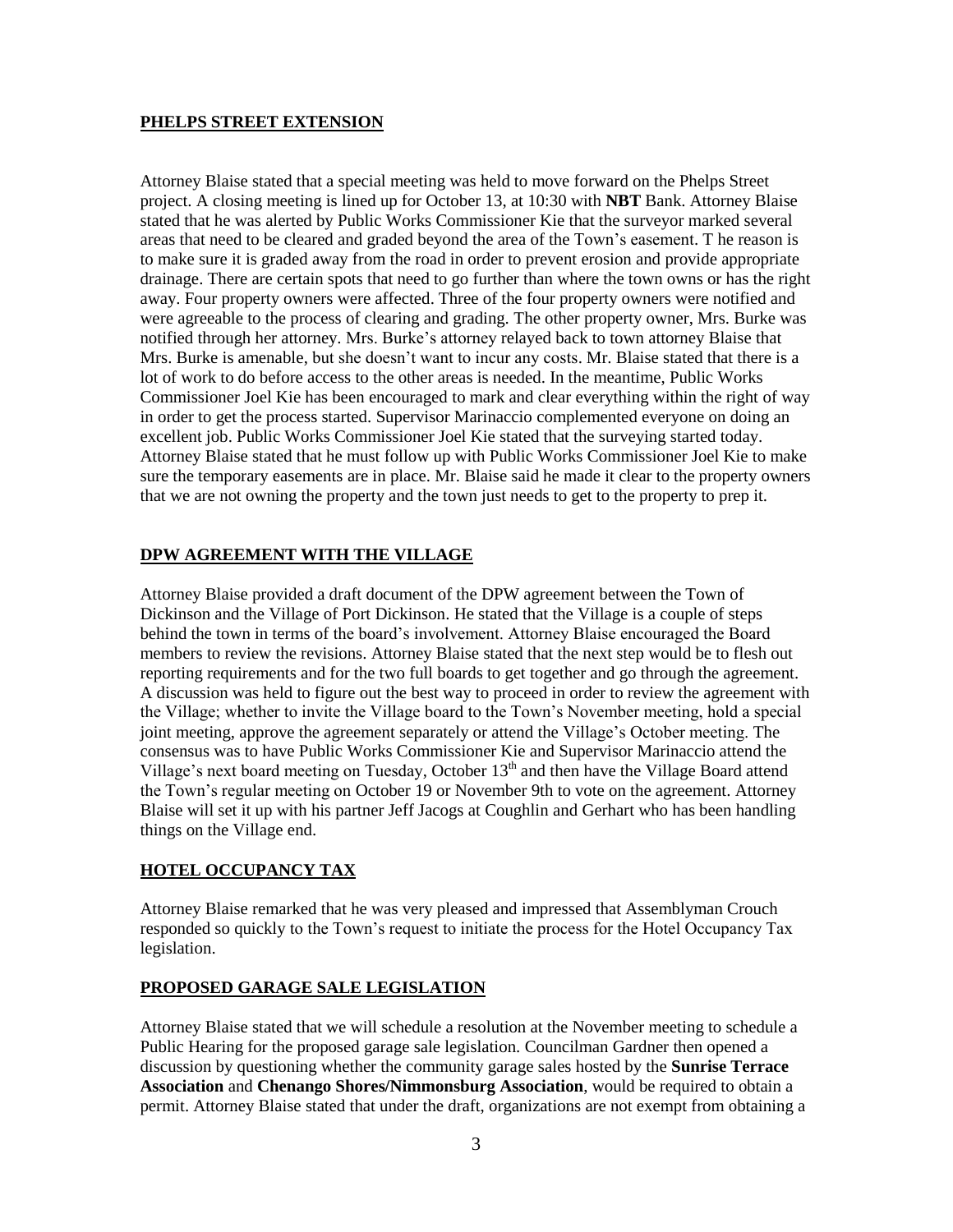permit. A resident is allowed to have up to three garage sales per year. If a resident participates in the community event, that would account for one of the three sales. Residents would be required to obtain a permit application for each garage sale. Initially it was decided that no fee would be charged until Code Enforcement Officer Rafferty recommended charging a \$5.00 fee per application to cover paperwork. The town can notify residents in the newsletter that comes out in the spring. Attorney Blaise recommended that the Board not put a fee in the local law so that there is the discretion to increase the fee in the future without a public hearing and revising the local law.

#### **COMPETITIVE BID FOR DOOR REPLACEMENT**

Supervisor Marinaccio stated that apparently there are problems getting the bids out. Mr. Marinaccio stated that he will call the Grant manager and ask for an extension. Councilman Burns asked what the problem is. Mr. Marinaccio responded that part of the problem is that the costs to replace the doors were above the threshold awarding it. Mr. Marinaccio stated that we have to post it and send to the grantor with a copy of our procurement policy. Then if it's okay, they will reimburse us one hundred percent once we get the work done.

### **ATTORNEY BLAISE WILL BE IN WASHINGTON, DC ON OCTOBER 19TH . HIS COLLEAGUE NATE VANWHY WILL COVER FOR HIM**

#### **PUBLIC WORKS**

#### **BOCES**

Public Works Commissioner Joel Kie received a note from Bill Powell, who is the person in charge of grounds and maintenance at **BOCES,** after Public Works Commissioner Kie and Town Engineer Lake visited the site at the request of the neighbors. Mr. Powell's note stated that he is willing to have a neighborhood meeting to address the neighbors' concerns. Supervisor Marinaccio emphasized that the Town Board would not be involved in the meeting. Councilwoman Exley stated that she is interested in attending the meeting as a resident with her own private interest at stake.

Public Works Commissioner Kie stated that we are all aware that BOCES is currently stockpiling materials for the purpose of erosion control and they are building a berm. In his note, Mr. Powell expressed concern that no one should be taking photos of students working on equipment and that people have been trespassing on the property while taking photos. In order to prevent this situation, Mr. Kie thinks that the property should be posted. Supervisor Marinaccio advised that people shouldn't be wandering around up there. If any of the council people want to go to the site, they should be accompanied by Public Works Commissioner Kie.

Supervisor Marinaccio stated that residents' concerns have brought attention to the site, which may have prompted **BOCES** to build a berm. Supervisor Marinaccio stated that the residents claim they are getting more water than they used to. He remarked that the properties are being challenged by the harder rains we are getting. Town Engineer Ron Lake also made the comment that we get harder rains now and that the houses do not have proper drainage in place. Mr. Marinaccio stated that **BOCES** had the option to stay away from Maiden Lane.

Instead, they excavated too closely to the homes. Supervisor Marinaccio and Councilwoman Exley agreed that **BOCES** is not being a good neighbor anymore. They used to be, but something has changed in the past five or six years.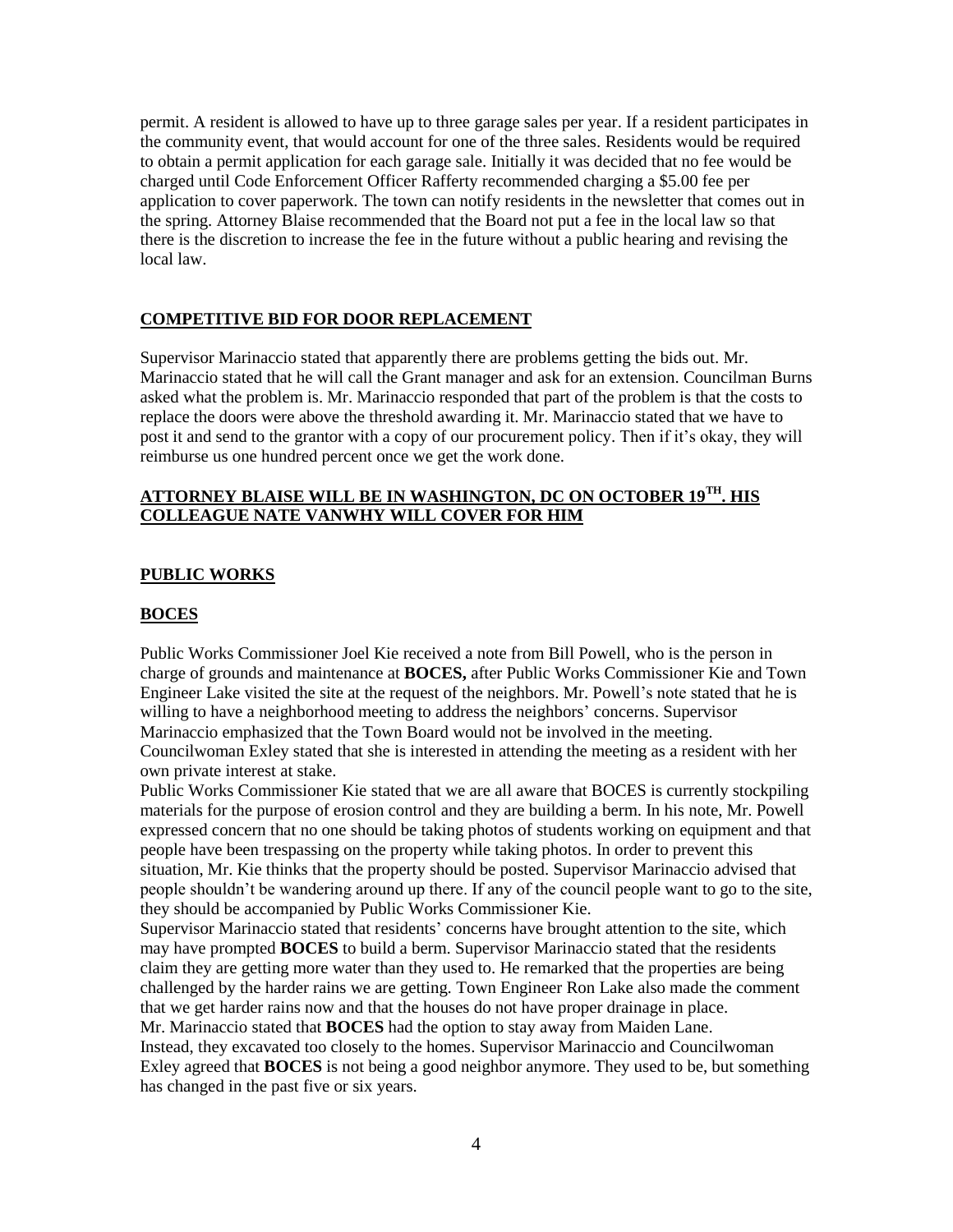Supervisor Marinaccio stated that there is a rumor that **Broome Developmental Center** may not be closing all their buildings. He stated that building number three, which is the main building, might remain open**. BDC** has two or three offices around the city that they rent that they will be bringing back to **BDC**. They are finding it hard to find places to take patients who need extensive care.

# **MICROTEL**

Public Works Commissioner Joel Kie stated that the **Microtel** project is going well, everything is fine with the easements and they should be starting the sewer next week. The structure first has to be built at Abbey's.

# **MARION STREET PROPERTY**

Mr. Ed Katusak's son contacted Public Works Commissioner Joel Kie about the drainage issues in the creek at the far end of their property. He is asking the town to remove fallen trees in the creek because they are causing erosion on the edge of his property. Councilman Gardner questioned if the town would be interested in removing the fallen trees. Mr. Kie replied that the trees will slow down the water and dissipate the energy of the water. Mr. Kie stated if you take the trees out it will cause more erosion. Engineer Ronald Lake recommended cutting the trees up with a chain saw and he wouldn't recommend putting equipment in to get the trees out.

# **LEAF PICKUP**

Public Works Commissioner Kie stated that he is hoping leaf pickup can begin next week.

# **SUNRISE TERRACE/BINGHAMTON CITY SCHOOL DISTRICT**

Councilman Gardner has been approached by several Sunrise Terrace residents who are interested in knowing whether the School District for Sunrise Terrace could be changed. Councilman Gardner stated that there are several young families with children who are moving out of Sunrise Terrace because they want to get out of the school district and many residents are having difficulty selling their houses because of the school district. Supervisor Marinaccio stated that he has been asked the same question and in fact addressed it 24 years ago. Mr. Marinaccio only made it to step one. The process involves gathering petitions, getting the school district to agree to it, and then it has to go through the State Legislature. Mr. Marinaccio is convinced that the Binghamton City school system would never let it happen.